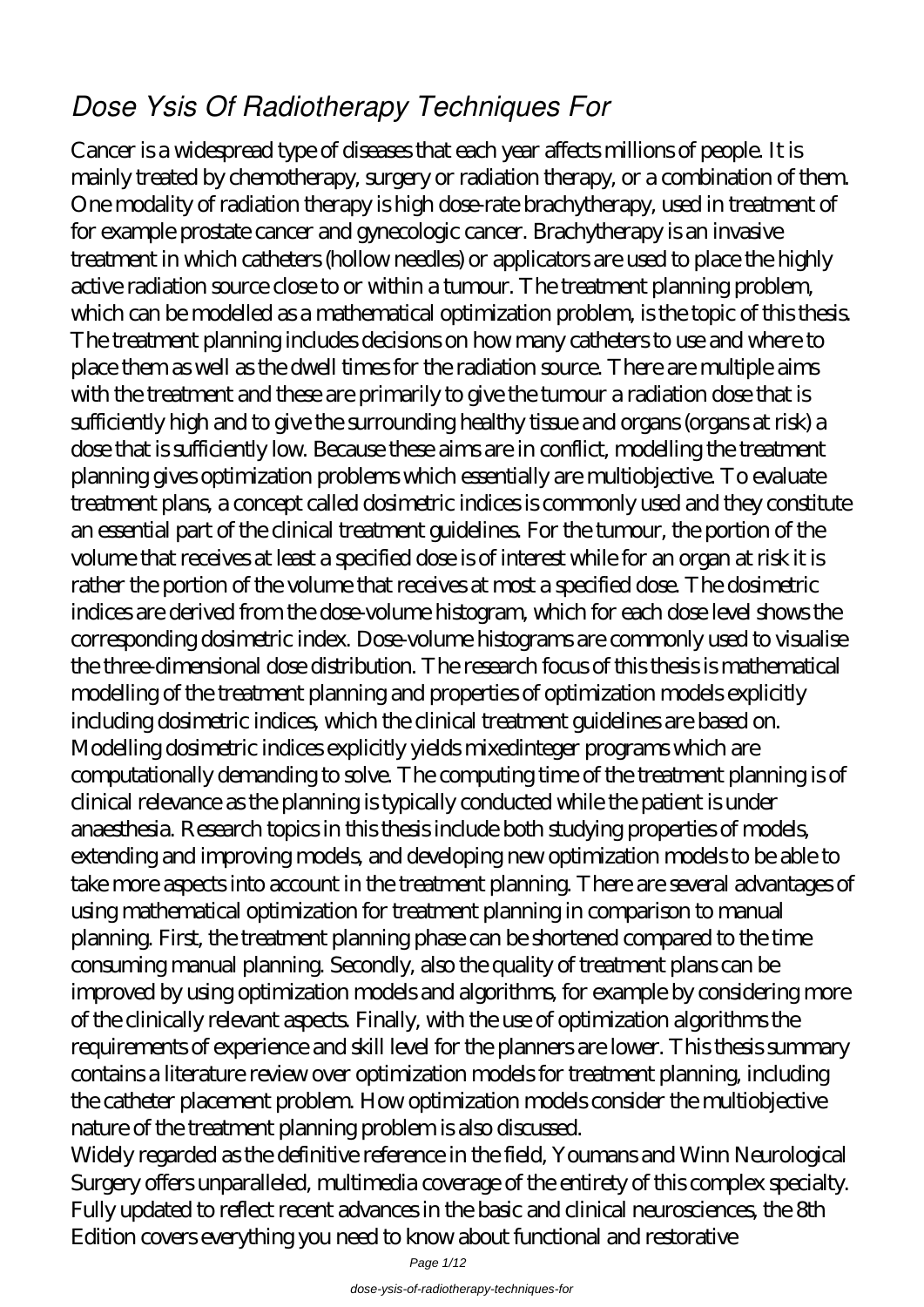neurosurgery, deep brain stimulation, stem cell biology, radiological and nuclear imaging, and neuro-oncology, as well as minimally invasive surgeries in spine and peripheral nerve surgery, and endoscopic and other approaches for cranial procedures and cerebrovascular diseases. In four comprehensive volumes, Dr. H. Richard Winn and his expert team of editors and authors provide updated content, a significantly expanded video library, and hundreds of new video lectures that help you master new procedures, new technologies, and essential anatomic knowledge in neurosurgery. Discusses current topics such as diffusion tensor imaging, brain and spine robotic surgery, augmented reality as an aid in neurosurgery, AI and big data in neurosurgery, and neuroimaging in stereotactic functional neurosurgery. 55 new chapters provide cutting-edge information on Surgical Anatomy of the Spine, Precision Medicine in Neurosurgery, The Geriatric Patient, Neuroanesthesia During Pregnancy, Laser Interstitial Thermal Therapy for Epilepsy, Fetal Surgery for Myelomeningocele, Rehabilitation of Acute Spinal Cord Injury, Surgical Considerations for Patients with Polytrauma, Endovascular Approaches to Intracranial Aneurysms, and much more. Hundreds of all-new video lectures clarify key concepts in techniques, cases, and surgical management and evaluation. Notable lecture videos include multiple videos on Thalamotomy for Focal Hand Dystonia and a video to accompany a new chapter on the Basic Science of Brain Metastases. An extensive video library contains stunning anatomy videos and videos demonstrating intraoperative procedures with more than 800 videos in all. Each clinical section contains chapters on technology specific to a clinical area. Each section contains a chapter providing an overview from experienced Section Editors, including a report on ongoing controversies within that subspecialty.

Clinical conformal radiotherapy is the holy grail of radiation treatment and is now becoming a reality through the combined efforts of physical scientists and engineers, who have improved the physical basis of radiotherapy, and the interest and concern of imaginative radiotherapists and radiographers. Intensity-Modulated Radiation Therapy describes in detail the physics germane to the development of a particular form of clinical conformal radiotherapy called intensity modulated radiation therapy (IMRT). IMRT has become a topic of tremendous importance in recent years and is now being seriously investigated for its potential to improve the outcome of radiation therapy. The book collates the state-of-the-art literature together with the author's personal research experience and that of colleagues in the field to produce a text suitable for new research workers, Ph.D. students, and practicing radiation physicists that require a thorough introduction to IMRT. Fully illustrated, indexed, and referenced, the book has been prepared in a form suitable for supporting a teaching course. Handbook of Evidence-Based Radiation Oncology Essentials of Interventional Cancer Pain Management Radiobiology for the Radiologist The Essentials Basic Radiation Oncology Nuclear Science Abstracts Radiation Oncology: Rationale, Technique, Results, by James D. Cox, MD and K. Kian Ang

Page 2/12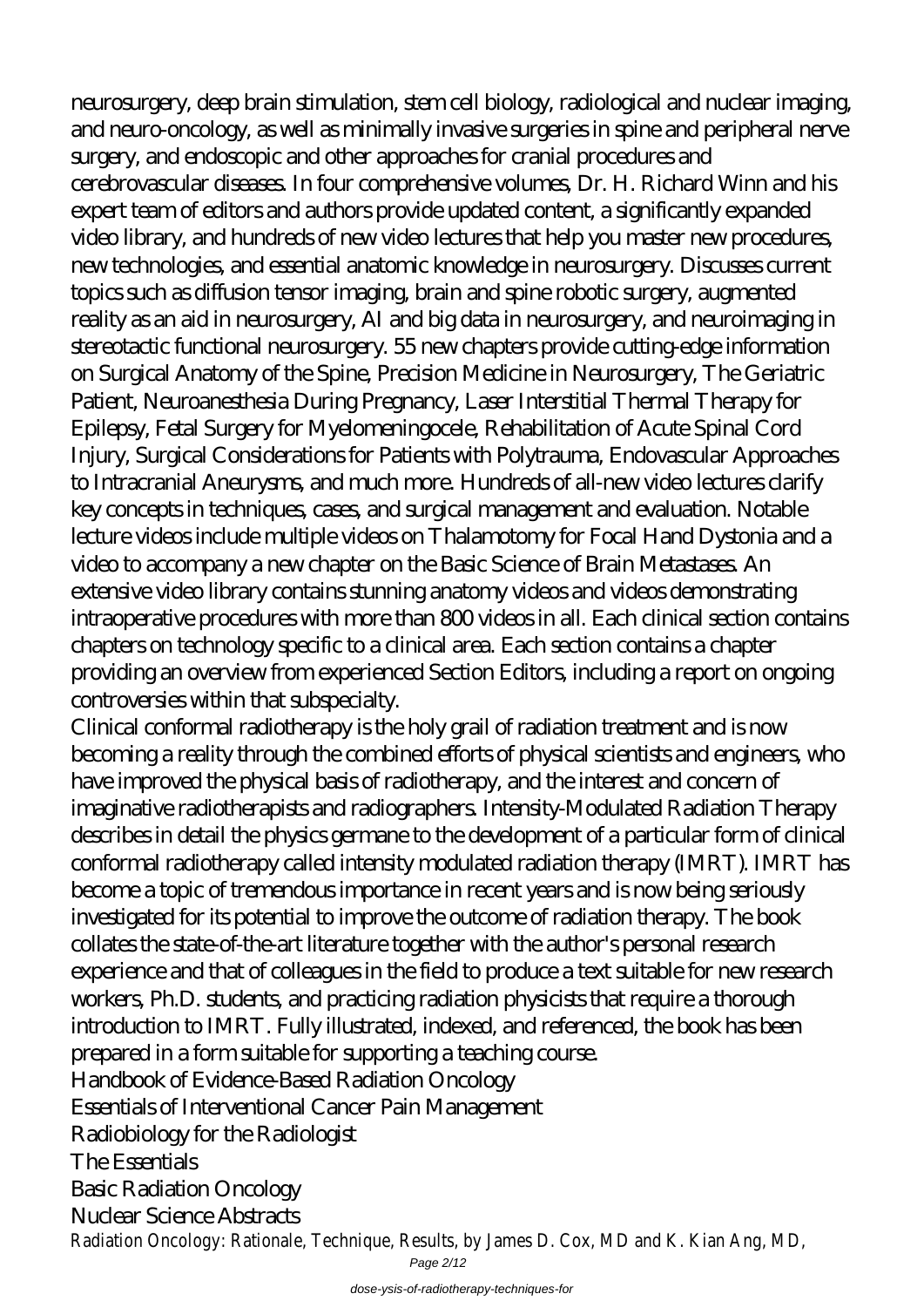PhD, provides you with authoritative quidance on the latest methods for using radiotherapy patients with cancer. Progressing from fundamental principles through specific treatn for the cancers of each organ system, it also addresses the effects of radiation on no and the avoidance of complications. This 9th edition covers the most recent indication techniques in the field, including new developments in proton therapy and intensity-m radiotherapy (IMRT). It also features, for the first time, full-color images throughout to match those that you see in practice, and uses new color-coded treatment plans to r structures, and doses easier to read at a glance. Evidence from randomized clinical trials whenever possible to validate clinical recommendations. The state-of-the-art coverage trusted resource equips you to target cancer as effectively as possible while minimizing healthy tissue. Stands apart as the only book in the field to cover the conceptual framework for the stands apart as the only the form of the conceptual framework. use of radiotherapy by describing the most effective techniques for treatment planning and presenting the results of each type of therapy. Emphasizes clinical uses of radiati providing pertinent, easy-to-understand information on state-of-the-art treatments. In information useful for non-radiotherapists, making it "recommended reading" for other specialists. Offers a practical, uniform chapter structure to expedite reference. Guides the use of the newest radiation oncology techniques, including principles of proton th developments in intensity-modulated radiotherapy (IMRT). Incorporates evidence from clinical trials whenever possible to validate clinical recommendations. Presents full-color throughout to match the images that you see in practice. Extensive use of "combinat presents a complete picture of how to more precisely locate and target the radiother Surface Guided Radiation Therapy provides a comprehensive overview of optical surface guidance systems for radiation therapy. It serves as an introductory teaching resourc and trainees, and a valuable reference for medical physicists, physicians, radiation ther administrators who wish to incorporate surface quided radiation therapy (SGRT) into practice. This is the first book dedicated to the principles and practice of SGRT, featuring authored by an internationally represented list of physicists, radiation oncologists and edited by pioneers and experts in SGRT Covering the evolution of localization systems in quality and safety, current SGRT systems, practical quides to commissioning and qu assurance, clinical applications by anatomic site, and emerging topics including skin ma setups. Several dedicated chapters on SGRT for intracranial radiosurgery and breast, c technical aspects, risk assessment and outcomes. Jeremy Hoisak, PhD, DABR is an Ass Professor in the Department of Radiation Medicine and Applied Sciences at the Univer California, San Diego. Dr. Hoisak's clinical expertise includes radiosurgery and respirato management. Adam Paxton, PhD, DABR is an Assistant Professor in the Department of Oncology at the University of Utah. Dr. Paxton's clinical expertise includes patient safe management, radiosurgery, and proton therapy. Benjamin Waghorn, PhD, DABR is the D Clinical Physics at Vision RT. Dr. Waghorn's research interests include intensity modula radiation therapy, motion management, and surface image guidance systems. Todd Paw DABR, FAAPM, FASTRO, is Professor and Vice-Chair for Medical Physics in the Departm Radiation Medicine and Applied Sciences at the University of California, San Diego. Dr. published extensively on quality and safety in radiation therapy. He has served on the Directors for the American Society for Radiology Oncology (ASTRO) and the American. of Physicists in Medicine (AAPM).

From the essential background physics and radiobiology to the latest imaging and treat modalities, the updated second edition of Handbook of Radiotherapy Physics: Theory & covers all aspects of the subject. In Volume 1, Part A includes the Interaction of Radia Matter (charged particles and photons) and the Fundamentals of Dosimetry with an  $\epsilon$ on small-field physics. Part B covers Radiobiology with increased emphasis on hypofraction. Part C describes Equipment for Imaging and Therapy including MR-guided linear accele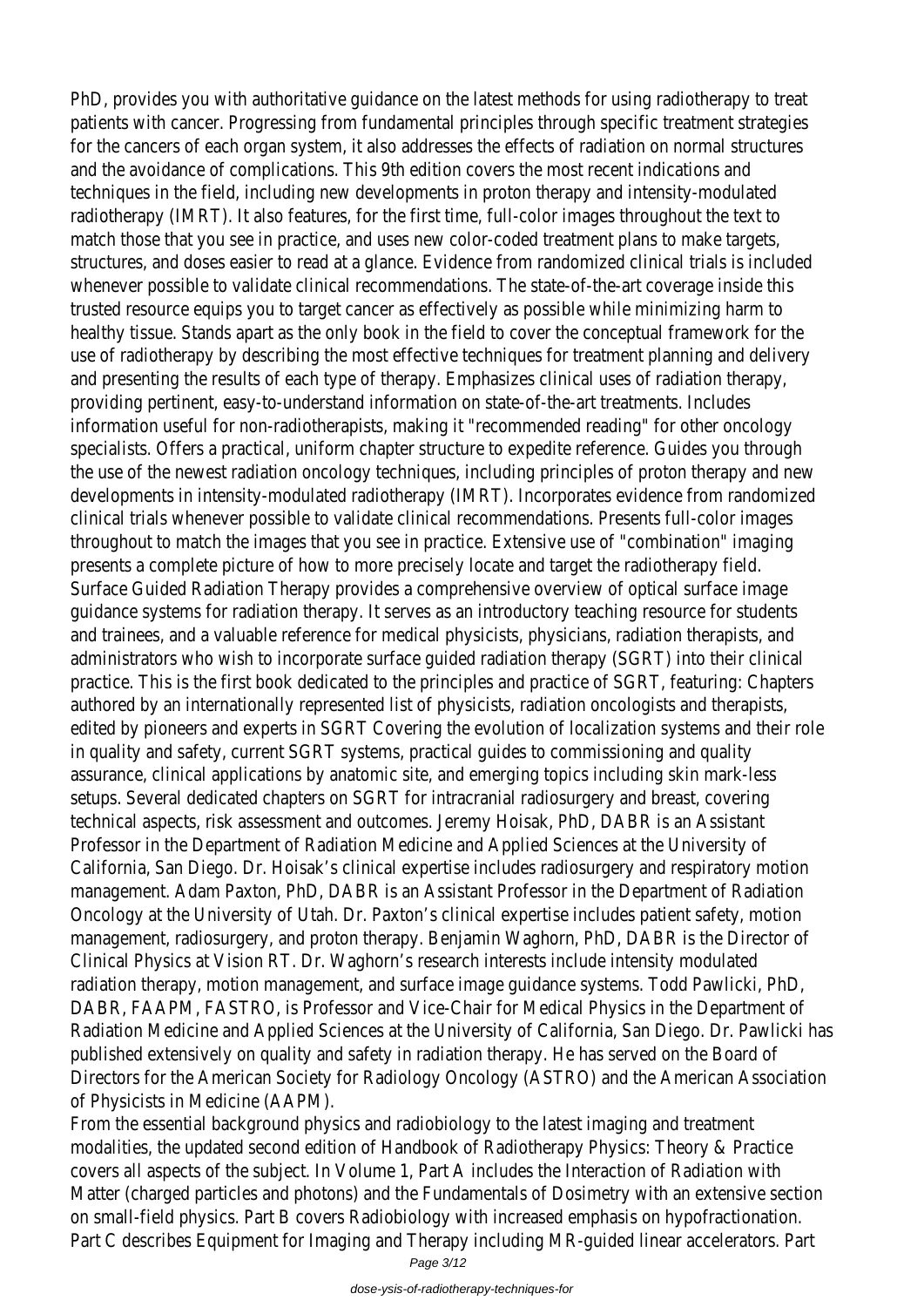D on Dose Measurement includes chapters on ionisation chambers, solid-state detectors gels, as well as a detailed description and explanation of Codes of Practice for Refere Determination including detector correction factors in small fields. Part E describes the Clinical (external) Beams. The various methods (or 'algorithms') for Computing Doses in irradiated by photon, electron and proton beams are described in Part F with increase Monte-Carlo-based and grid-based deterministic algorithms. In Volume 2, Part G cover Treatment Planning including CT-, MR- and Radionuclide-based patient imaging, Intensity-Modulated Photon Beams, Electron and Proton Beams, Stereotactic and Total Body Irr the use of the dosimetric and radiobiological metrics TCP and NTCP for plan evaluation optimisation. Quality Assurance fundamentals with application to equipment and proce covered in Part H. Radionuclides, equipment and methods for Brachytherapy and Targe Molecular Therapy are covered in Parts I and J, respectively. Finally, Part K is devoted Protection of the public, staff and patients. Extensive tables of Physical Constants, Pl and Proton Interaction data, and typical Photon Beam and Radionuclide data are given Edited by recognised authorities in the field, with individual chapters written by renov this second edition of Handbook of Radiotherapy Physics provides the essential up-toand practical knowledge to deliver safe and effective radiotherapy. It will be of interest research medical physicists, radiation oncologists, radiation technologists, PhD and Ma students.

Bibliography

A Compendium for Medical Physicists and Radiation Oncologists

Intracranial Stereotactic Radiosurgery

Theory and Practice, Second Edition, Two Volume Set

A Practical Handbook

Neuro-Oncology: The Essentials

The radiation therapist's primary concern is the treatment of patients with malignant dis ease. However, there are definite indications for radiation treatment for benign diseases that do not respond to conventional methods of treatment may be the treatment of choice in the unusual instance of a life-threatening benign disease that cannot be surgi cally or medically managed. The present volume by Order and Donaldson represents a major statement on the uti lization of radiation techniques in the management of benign disease. The initial report the Committee on Radiation Treatment of Benign Disease from the Bureau of Radiological Health recommended that consideration be given to the quality of radiation, the total dose, overall time, underlying organs at risk and shielding factors before the institution of radiation therapy. Infants and children should I treated with ionizing radiation only in very exceptional cases and after careful evaluation of the potential risk compared with the expected benefit. Direct irradiation of the skin areas overlying organs that are particularly prone to late effects such as the thyroid, eye, go nads, bone marrow, and breast should be avoided. Meticulous radiation protection tech niques should be used in all instances and the depth of penetration of the x-ray beam should be chosen in accordance with depth of the pathologic process'.

Thoroughly revised to reflect the latest advances in neurosurgery, radiation oncology, chemotherapy, biological therapy, and the basic sciences, the Second Edition of this highly acclaimed volume is the most comprehensive, current reference on tumors of the central and peripheral nervous system. More than 1 of the foremost authorities present multimodality treatment strategies for spe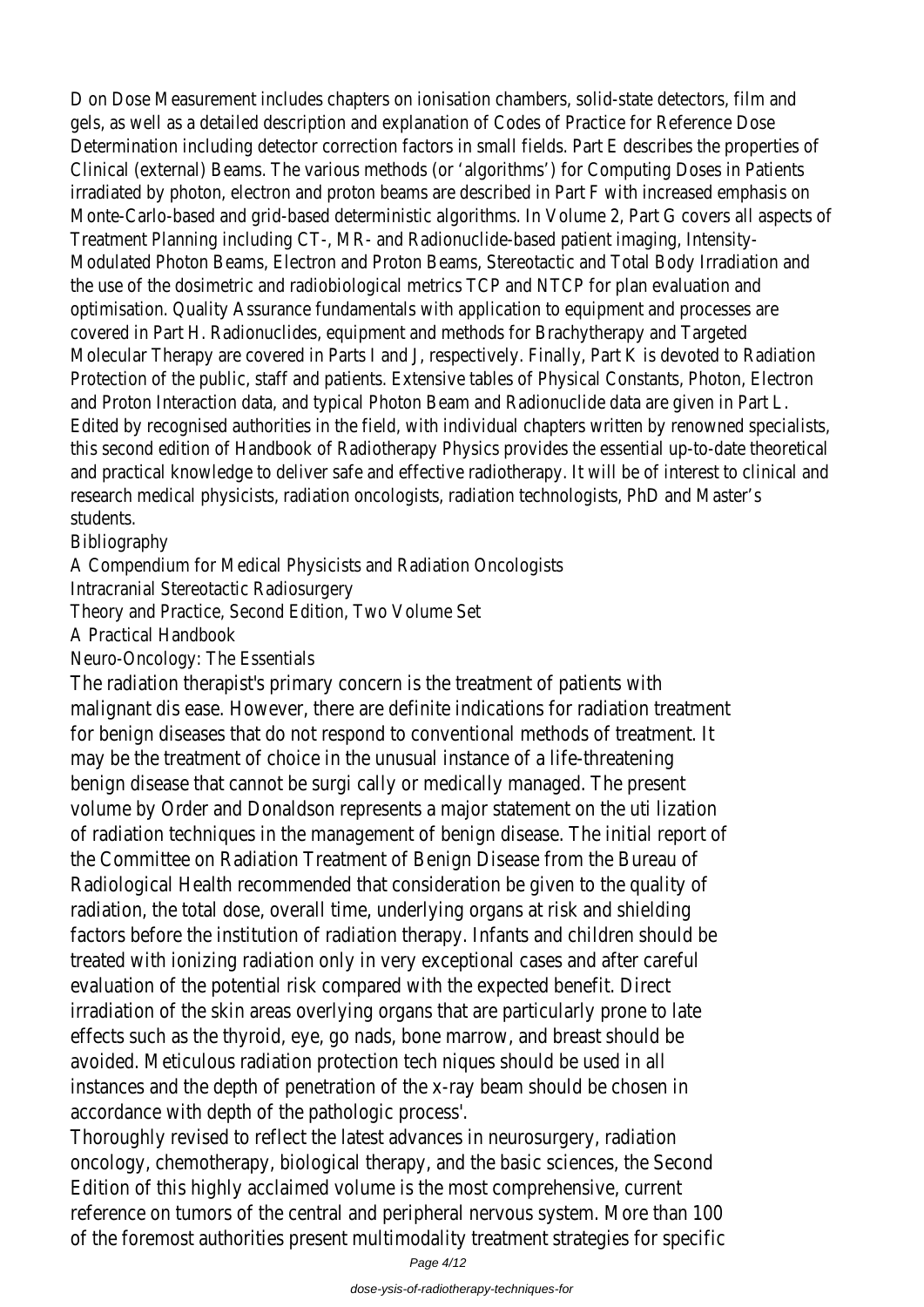tumor types and examine the mechanisms of tumorigenesis. Coverage includes state-of-the-art information on image-guided surgery, local delivery systems, intraoperative imaging, proton beam therapy, conformal systems, radiosurgery, new drugs and biological agents, and cell cycle deregulation and chromosomal abnormalities in tumorigenesis. This edition contains over 400 illustrations. Essentials of Clinical Radiation Oncology is a comprehensive, user-friendly clinical review that summarizes up-to-date cancer care in an easy-to-read form Each chapter is structured for straightforward navigability and information retention beginning with a "quick-hit" summary that contains an overview of each disease, its natural history, and general treatment options. Following each "quick-hit" are high-yield summaries covering epidemiology, risk factors, anatomy, pathology, genetics, screening, clinical presentation, workup, prognostic factors, staging, treatment paradigms, and medical management for each malignancy. Each treatment paradigm section describes the current standard of care for radiation therapy including indications, dose constraints, and side effects. Chapters conclude with an evidence-based question and answer section which summarizes practice-changing data to answer key information associated with radiation treatment outcomes. Flow diagrams and tables consolidate information throughout the book that all radiation oncologisti and related practitioners will find extremely useful when approaching treatmen planning and clinical care. Essentials of Clinical Radiation Oncology has been designed to replicate a "house manual" created and used by residents in training and is a "one-stop" resource for practicing radiation oncologists, related practitioners, and radiation oncology residents entering the field. Key Features: Offers digestible information as a learning guide for general practice Examines essential clinical questions which are answered with evidence-based data from important clinical studies Places clinical trials and data into historical context and points out relevance in current practice Provides quick reference tables on treatment options and patient selection, workup, and prognostic factors by disease site Image-Guided IMRT Computers in Medicine Cancer of the Nervous System Absolute Clinical Radiation Oncology Review Handbook of Radiotherapy Physics Rationale, Technique, Results *Spine Radiosurgery, Second Edition , is a comprehensive text that includes discussions of the latest devices, treatment planning techniques, target definition, and patient selection in this specialty. Written by leading experts in the fields of neurosurgery, radiation oncology, and medical physics, this book is the definitive reference for clinical applications of state-of-the-art radiosurgery of the spine. Key Features: Six new chapters on such topics as histopathological examination of spinal lesions, minimally invasive*

*techniques, and treatment of spinal chordomas More than 100 fullcolor illustrations demonstrate key concepts Discussion of new treatments for metastatic spine disease and spinal cord compression*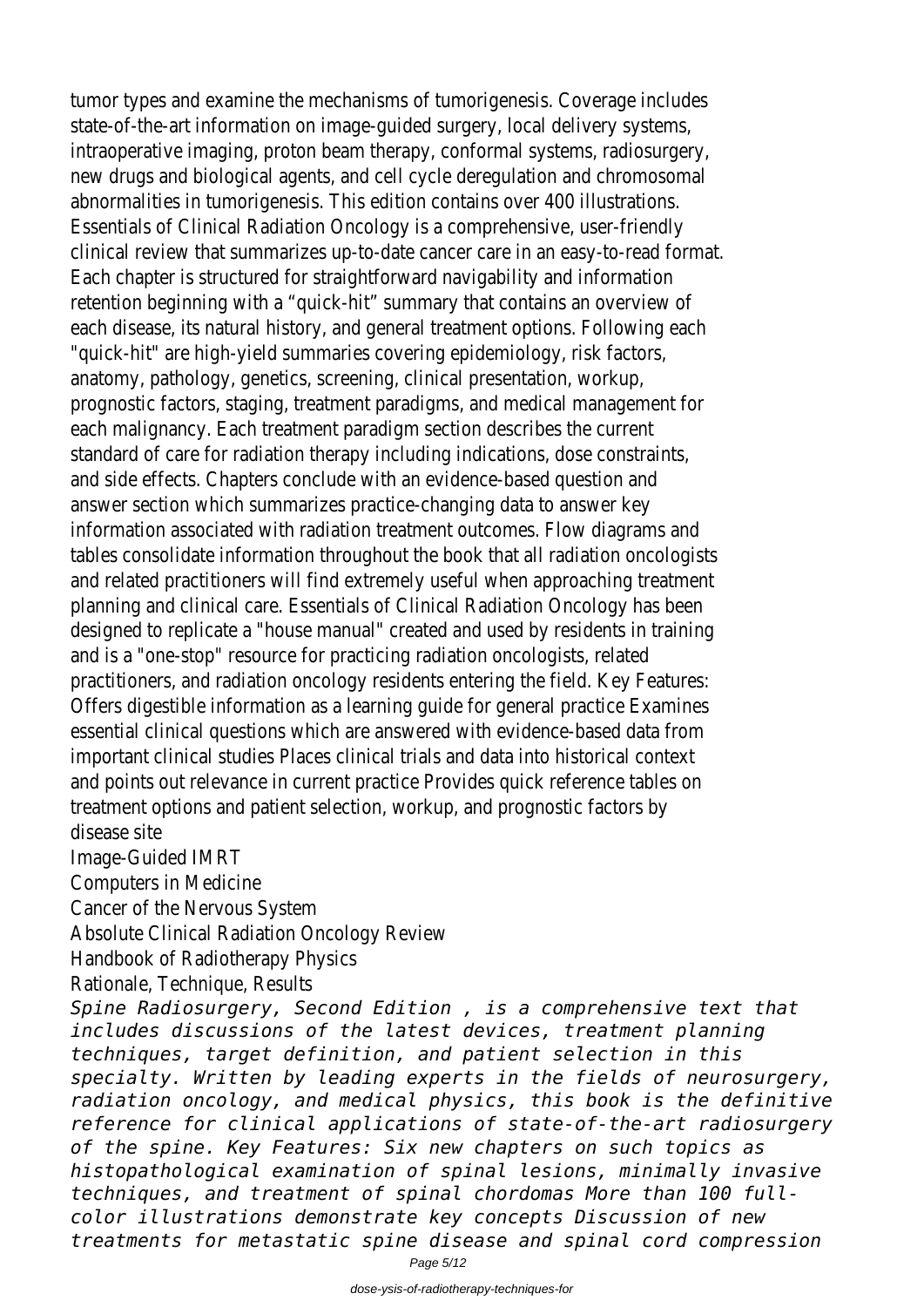*This book is a must-have resource for clinicians, fellows, and residents in neurosurgery and radiation oncology. Spine surgeons, orthopaedists, medical physicists, and oncologists at all levels will also benefit from the wealth of information provided. In this third edition of Intracranial Stereotactic Radiosurgery, Drs. Sheehan and Lunsford provide an updated assessment of the practice of stereotactic radiosurgery. Topics include benign and malignant tumors, cerebrovascular abnormalities, and functional disorders. Several new topics are now included and focus on immunotherapy, hypofractionation, and repeat radiosurgery. Each chapter contains key figures and tables to illustrate the critical concepts of the work. Contributors to the book represent many of the most prestigious stereotactic radiosurgery centers across the world. This book is comprised of 36 chapters and represents a comprehensive update to prior editions. It is intended to be a readable, credible, and accessible reference on stereotactic radiosurgery. Editors Jason Sheehan, MD, PhD, FACS, FAANS, is the Vice Chair and Harrison Distinguished Professor of Neurological Surgery at the University of Virginia (UVA). He also serves as the Neurosciences Service Line Director at UVA. Dr. Sheehan is the current chair of the American Association of Neurological Surgeons (AANS) and Congress of Neurological Surgeons (CNS) Section on Tumors. He serves as the Editor-In-Chief of the Journal of Neuro-Oncology. L. Dade Lunsford, MD, serves as the Lars Leksell Professor and Distinguished Professor at the Department of Neurological Surgery at the University of Pittsburgh. He is also director of the Center for Image-Guided Neurosurgery at the University of Pittsburgh Medical Center and an internationally recognized authority on stereotactic surgery, radiosurgery, and minimally invasive surgery. He has authored or coauthored more than 1,000 scientific reports and 16 books. Sarcoma Oncology: A Multidisciplinary Approach is a comprehensive textbook that addresses the entire spectrum of the subject from epidemiology to laboratory research in the biology of sarcomas. Chapters contributed by an international group of highly regarded specialists cover the epidemiology and pathology of sarcomas; diagnostic imaging and biopsy techniques; staging and prognosis: surgery of sarcomas in extremity soft tissue, abdominal wall and trunk, and skeletal bone; hyperthermia in sarcoma treatment; isolated limb perfusion; surgery for metastases; reconstructive surgery; radiation therapy; systemic chemotherapy; multidisciplinary care; treatment-induced sarcoma; pain management in sarcoma; and basic research including molecular biology and mouse models. Cumulative listing Clinical Target Volumes in Conformal and Intensity Modulated Radiation Therapy Radiation Therapy of Benign Diseases Youmans and Winn Neurological Surgery The Modern Technology of Radiation Oncology A Multidisciplinary Approach*

**Management of Benign and Malignant Breast Disease, An Issue of**

Page 6/12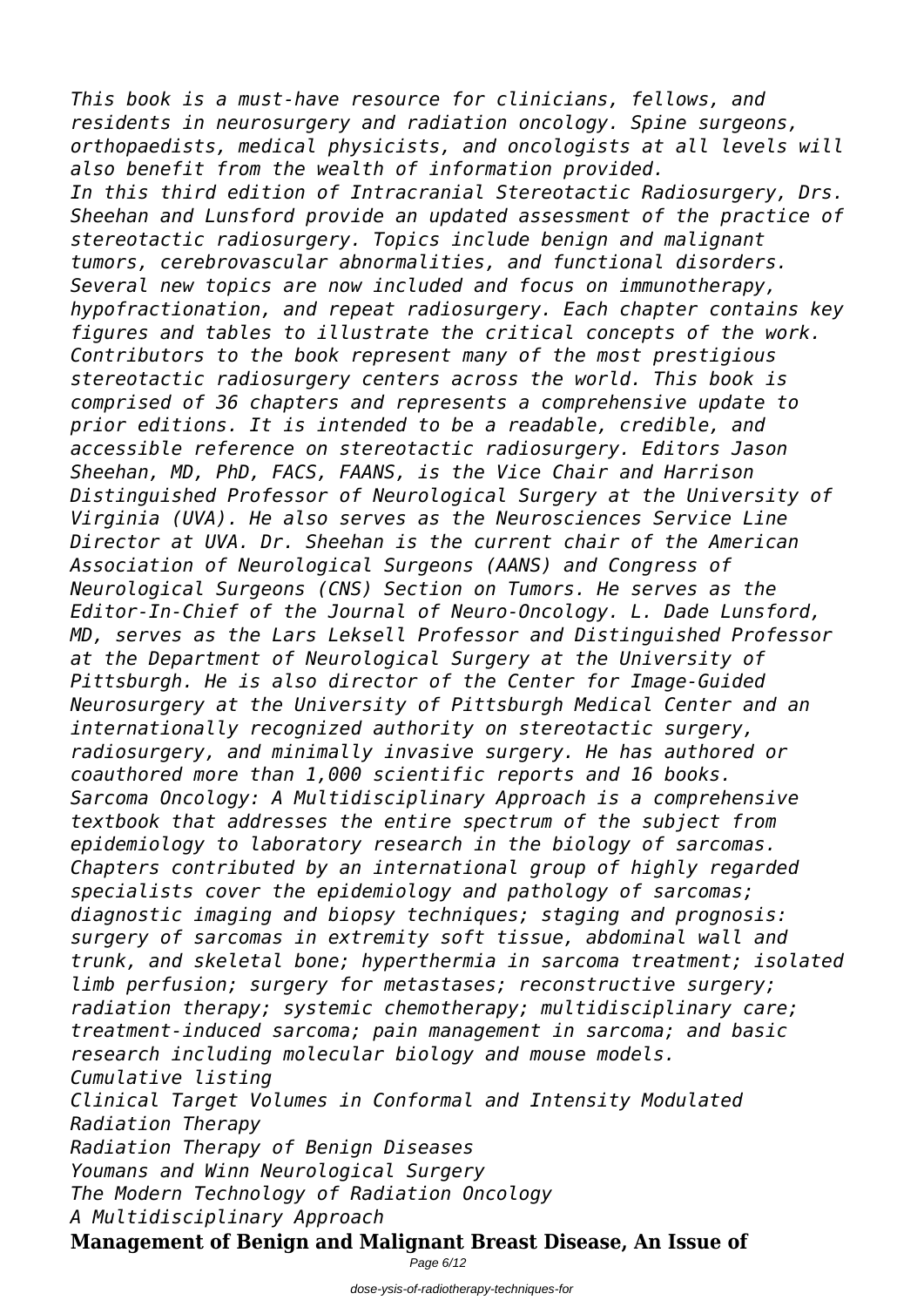**Obstetrics and Gynecology Clinics , E-Book**

**Details technology associated with radiation oncology, emphasizing design of all equipment allied with radiation treatment. Describes procedures required to implement equipment in clinical service, covering needs assessment, purchase, acceptance, and commissioning, and explains quality assurance issues. Also addresses less common and evolving technologies. For medical physicists and radiation oncologists, as well as radiation therapists, dosimetrists, and engineering technologists. Includes bandw medical images and photos of equipment. Paper edition (unseen), \$145.95. Annotation copyrighted by Book News, Inc., Portland, OR This practical, up-to-date, bedside-oriented radiation oncology book encompasses the essential aspects of the subject with coverage on radiation**

**physics, radiobiology, and clinical radiation oncology. The first two sections examine concepts that are crucial in radiation physics and radiobiology. The third section describes radiation treatment regimens appropriate for the main cancer sites and tumor types.**

**Radiotherapy for Hodgkin Lymphoma**

**Essentials of Clinical Radiation Oncology**

**XXVII Brazilian Congress on Biomedical Engineering**

**Intensity-Modulated Radiation Therapy**

**Comprehensive Care**

## **Oncologic Therapies**

*This comprehensive book covers the everyday use and underlying principles of radiation dosimeters used in radiation oncology clinics. It provides an up-to-date reference spanning the full range of current modalities with emphasis on practical know-how. The main audience is medical physicists, radiation oncology physics residents, and medical physics graduate students. The reader gains the necessary tools for determining which detector is best for a given application. Dosimetry of cutting edge techniques from radiosurgery to MRI-guided systems to small fields and proton therapy are all addressed. Main topics include fundamentals of radiation dosimeters, brachytherapy and external beam radiation therapy dosimetry, and dosimetry of imaging modalities. Comprised of 30 chapters authored by leading experts in the medical physics community, the book: Covers the basic principles and practical use of radiation dosimeters in radiation oncology clinics across the full range of current modalities. Focuses on providing practical guidance for those using these detectors in the clinic. Explains which detector is more suitable for a particular application. Discusses the state of the art in radiotherapy approaches, from radiosurgery and MRguided systems to advanced range verification techniques in proton therapy. Gives critical comparisons of dosimeters for photon, electron, and proton therapies. This contributed book covers all aspects concerning the clinical*

Page 7/12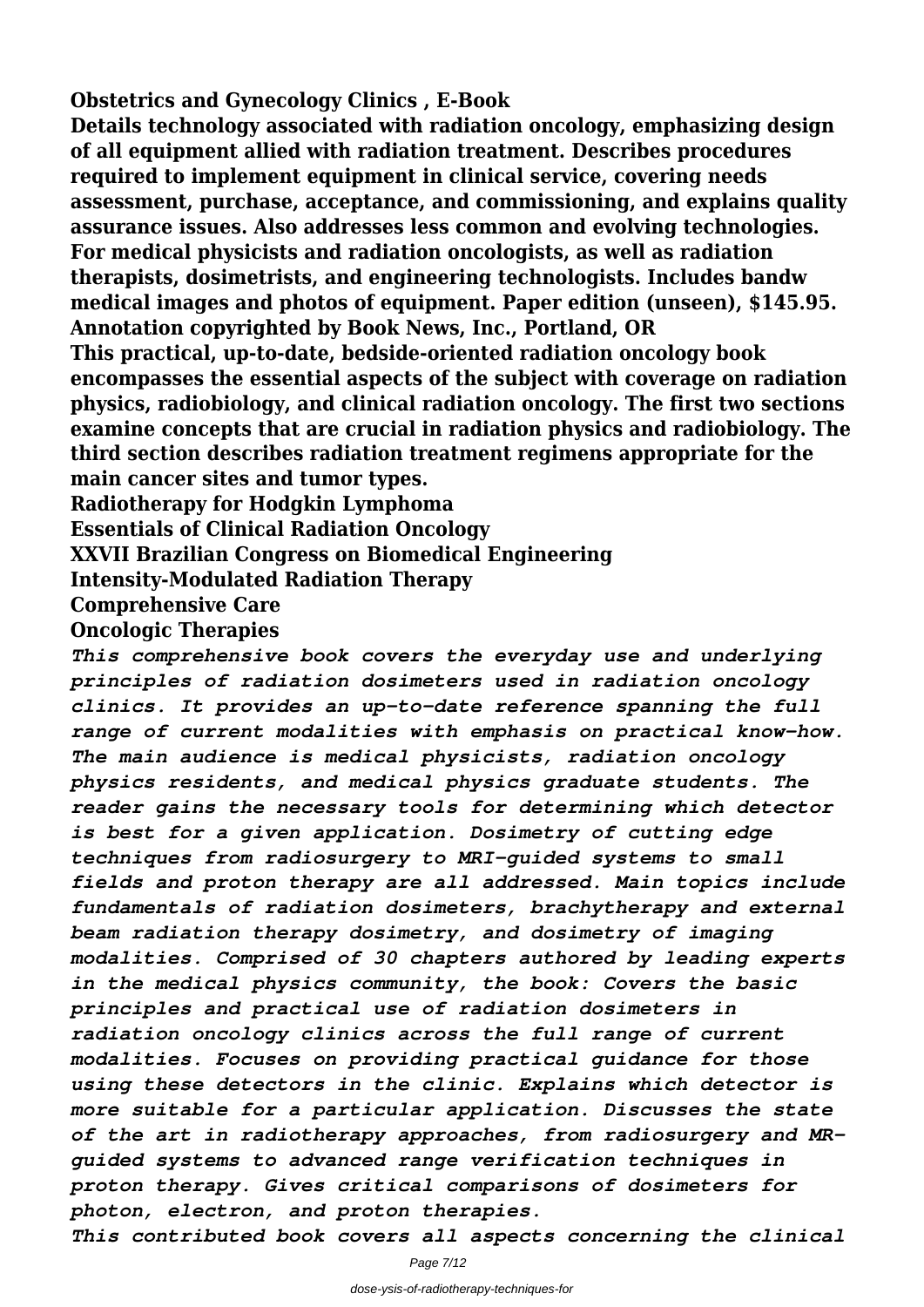*scenario of breast cancer in young women, providing physicians with the latest information on the topic. Young women are a special subset of patients whose care requires dedicated expertise. The book, written and edited by internationally recognized experts who have been directly involved in the international consensus guidelines for breast cancer in young women, pays particular attention to how the disease and its planned treatment can be effectively communicated to young patients. Highly informative and carefully structured, it provides both theoretical and practice-oriented insight for practitioners and professionals involved in the different phases of treatment, from diagnosis to intervention, to follow-up – without neglecting the important role played by prevention. Distinguished physicians and researchers from prestigious Cancer Centers around the world offer their expertise in current and innovative management of cancer in the spine. These authors bring together the latest thinking from diverse fields of medicine to provide, in one volume, a guide to coordinated management of all aspects of spinal tumors covering chemo- and radiation therapy, pain management, diagnostic radiology, as well as reconstructive surgery and palliative care. Highlights include management of vertebral metastases, innovations in radiotherapy, treatment of pathological fractures, curative strategies for primary malignancies, as well as a guide to pain management and end-of-life care.*

*Advances in Radiation Oncology in Lung Cancer Monte Carlo Techniques in Radiation Therapy With 85 Tables*

*A Clinical Guide*

*Publications of the National Institute of Standards and Technology ... Catalog*

*Radiation Therapy Dosimetry*

**Although decades of laboratory and clinical research have led to incremental improvement in treatment outcome, lung cancer remains one of the most deadly diseases. This volume is unique in being devoted solely to the radiation oncology of lung cancer, and will be of great value to all who are involved in the diagnosis and treatment of the disease. Both non-small cell and small cell lung cancer are considered in detail. Current state-of-the-art treatment strategies and novel approaches that promise further improvements in outcome are explained and evaluated, with the aid of high-quality illustrations. Treatmentrelated toxicity is discussed, and further individual chapters focus on topics such as quality of life studies, prognostic factors and pitfalls in the design and analysis of clinical trials. The second edition of Neuro-Oncology: The Essentials presents a comprehensive, highly readable introduction to the fundamental science and core clinical concepts for successfully managing common problems**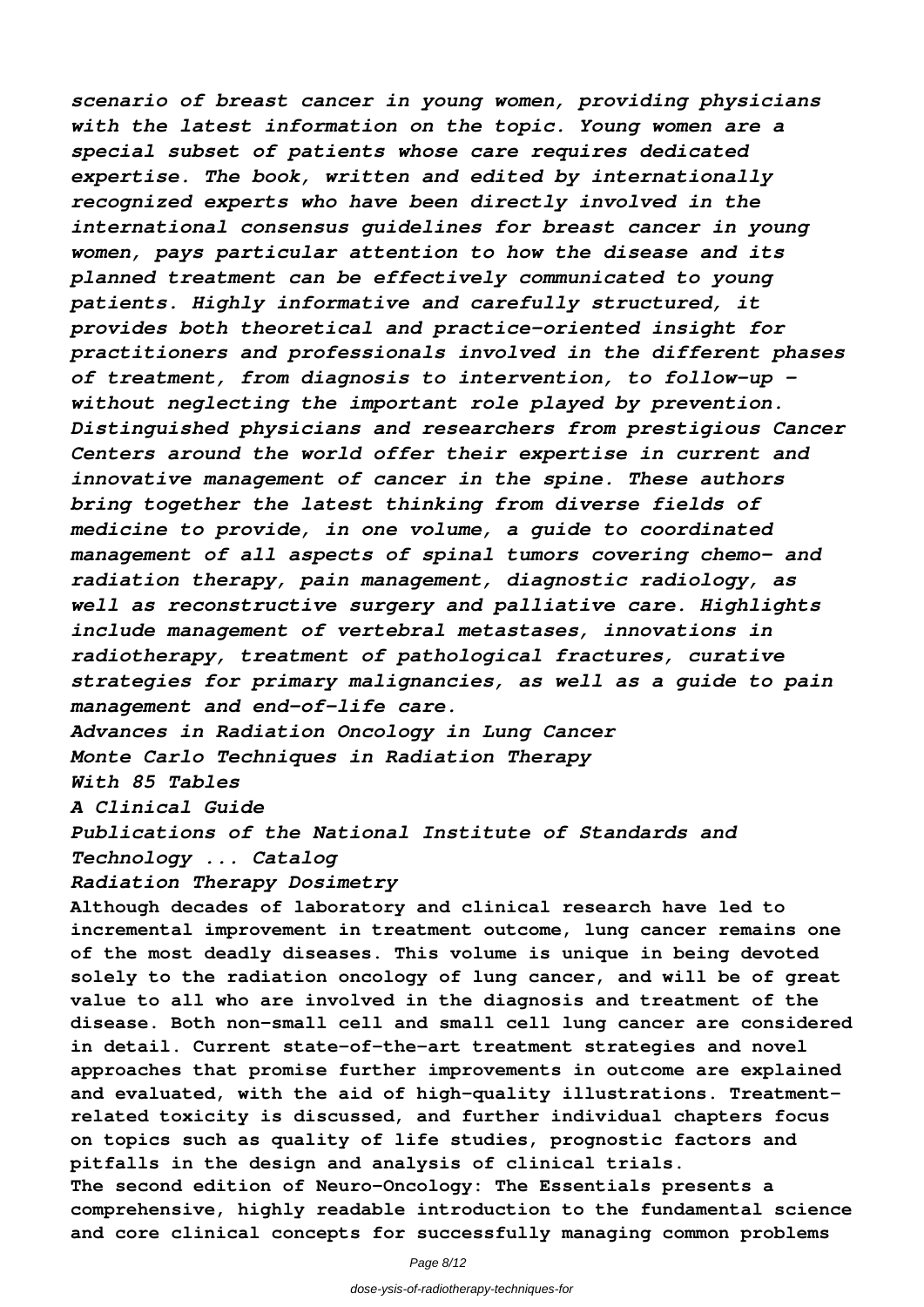**in neuro-oncology. Tightly focused chapters provide up-to-date systematic coverage of biology, imaging, surgery, radiation, chemotherapy, and biological concepts. The book addresses specific tumor types in separate chapters, providing detailed discussion of background, incidence, clinical features, management, surgical approaches, recurrence, and outcomes.Highlights: Pearls, pitfalls, controversies, and special considerations in textboxes -- ideal for rapidly reviewing key points More than 250 photographs and illustrations demonstrate important concepts This book is an invaluable reference for neurosurgeons, neurologists, oncologists, residents and fellows in these specialties, as well as for students. Intensity-modulated radiation therapy (IMRT), one of the most important developments in radiation oncology in the past 25 years, involves technology to deliver radiation to tumors in the right location, quantity and time. Unavoidable irradiation of surrounding normal tissues is distributed so as to preserve their function. The achievements and future directions in the field are grouped in the three sections of the book, each suitable for supporting a teaching course. Part 1 contains topical reviews of the basic principles of IMRT, part 2 describes advanced techniques such as image-guided and biologically based approaches, and part 3 focuses on investigation of IMRT to improve outcome at various cancer sites.**

**Proceedings of CBEB 2020, October 26–30, 2020, Vitória, Brazil Nuclear Medicine**

**Introduction, Source Modelling and Patient Dose Calculations Radiation Oncology E-Book**

**Breast Cancer in Young Women**

**Mathematical Modelling of Dose Planning in High Dose-Rate Brachytherapy**

This book provides a quick reference guide for clinicians in radiation oncology. It is designed to be an intuitive and easily reviewed study guide for board or maintenance of certification examinations, as well as a quick reference for residents and established radiation oncologists who need a refresher. The text begins with a general pearls chapter that radiation oncologists should consider in all aspects of their practice, including cancer visibility, dosing, counseling recommendations, and toxicity management. The subsequent chapters then delve into different cancer disease sites, including pediatrics, central nervous system, head and neck, thoracic, breast, gastrointestinal, gynecologic, genitourinary, hematologic, soft tissue, palliative, and radiophysics/radiobiology. Within each chapter, each disease and its recommended approach is then summarized in only a few pages, allowing a focus on the most essential information. Bullet points, figures, tables, and images make for an intuitive reader experience.

Recommendations are taken from the American Society for Radiation Oncology (ASTRO), the European Society for Radiation Oncology (ESTRO), and the National Comprehensive Cancer Network (NCCN). Planning guides for imaging, diagnosis, and staging offer readers a starting point in approaching each patient based on disease origin, and dosing guidelines then detail consideration for treatment methods. Each chapter additionally includes disease-specific pearls and key points to test the knowledge reviewed in the chapters. Experts in the disease sites from the United States serve as senior authors on each chapter. The authors include all

Page 9/12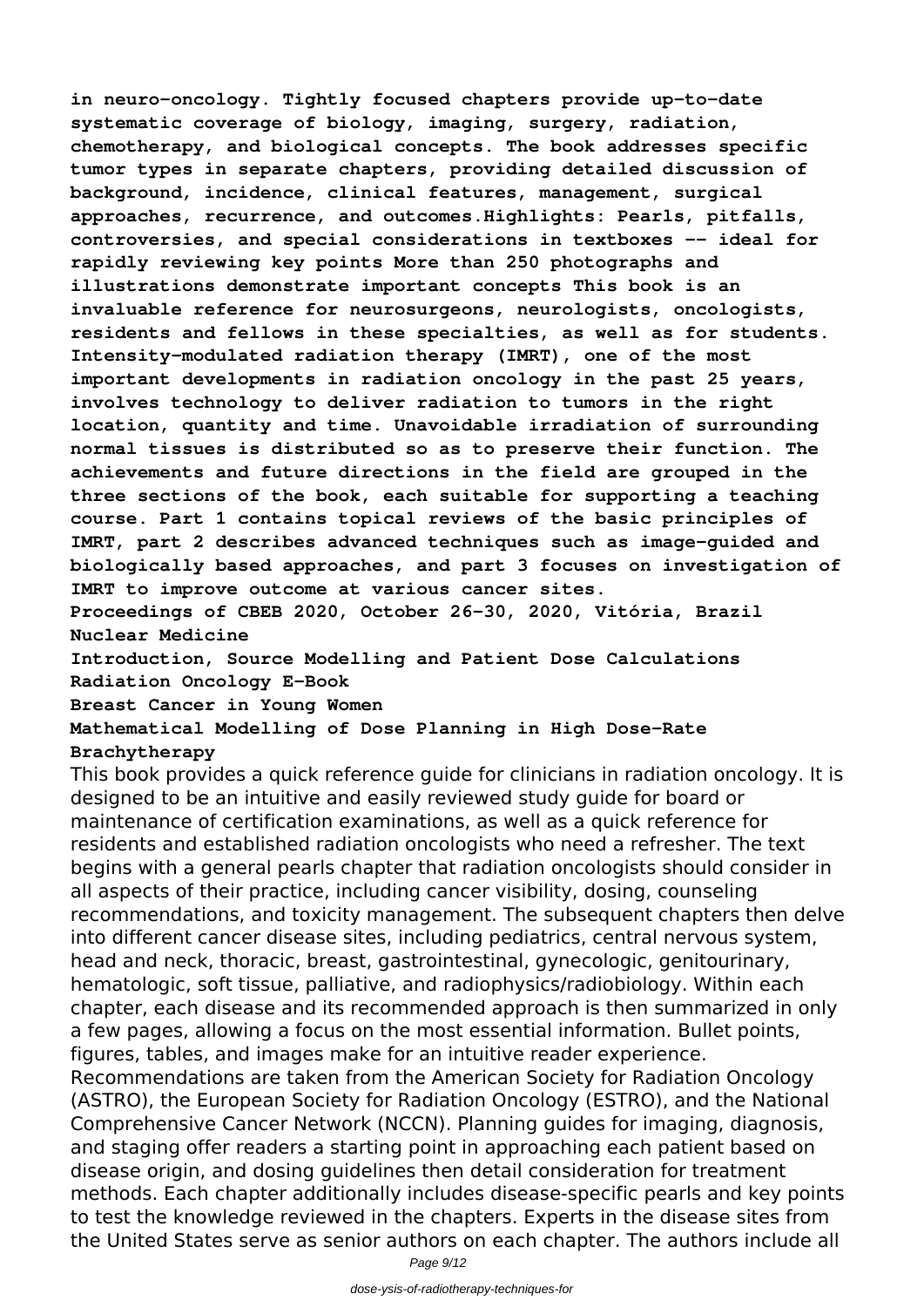diseases associated with radiation oncology training to ensure a comprehensive resource for exam studying and clinical care. Residents, trainees, and established radiation oncologists find this an ideal study resource for both board and certification exams, as well as an easily accessible aid during practice. Conformal radiation therapy represents a new challenge. It offers the prospect of either increasing the radiation dose to target tissues while delivering a similar dose to organs at risk, or reducing the dose to organs at risk while maintaining the dose to target tissues. First, lymph node areas at risk are established using the available data from pathological examination. Then, based on a three-dimensional description of the anatomical regions, guidelines for the delineation of the clinical target volumes are proposed. The data presented should enable the reader to make appropriate decisions regarding the selection and delineation of the target volumes when confronted with the most frequent tumor types and sites. This text provides a comprehensive review and expertise on various interventional cancer pain procedures. The first part of the text addresses the lack of consistency seen in the literature regarding interventional treatment options for specific cancer pain syndromes. Initially, it discusses primary cancer and treatment-related cancer pain syndromes that physicians may encounter when managing cancer patients. The implementation of paradigms that can be used in treating specific groups of cancer such as breast cancer, follows. The remainder of the text delves into a more common approach to addressing interventional cancer pain medicine. After discussing interventional options that are commonly employed by physicians, the text investigates how surgeons may address some of the more severe pain syndromes, and covers the most important interventional available for our patients, intrathecal drug delivery. Chapters also cover radiologic options in targeted neurolysis and ablative techniques, specifically for bone metastasis, rehabilitation to address patients' quality of life and function, and integrative and psychological therapies. Essentials of Interventional Cancer Pain Management globally assesses and addresses patients' needs throughout the cancer journey. Written by experts in the field, and packed with copious tables, figures, and flow charts, this book is a must-have for pain physicians, residents, and fellows. National Library of Medicine Current Catalog Sarcoma Oncology Surface Guided Radiation Therapy Spine Radiosurgery Computers in Medicine Bibliography Cancer in the Spine *About ten years after the first edition comes this second edition of Monte Carlo Techniques in Radiation Therapy: Introduction, Source Modelling and Patient Dose Calculations, thoroughly updated and extended with the latest topics, edited by Frank Verhaegen and Joao Seco. The book aims to provide a brief introduction to the history and basics of Monte Carlo simulation, but again has a strong focus on applications in*

*radiotherapy. Since the first edition, Monte Carlo simulation has found many new applications, which were included in detail. The applications sections in this book cover: Modelling transport of photons, electrons, protons and ions Modelling radiation sources for external beam radiotherapy Modelling radiation sources for brachytherapy Design of radiation sources Modelling dynamic beam delivery Patient dose calculations in external beam radiotherapy Patient dose calculations in brachytherapy*

Page 10/12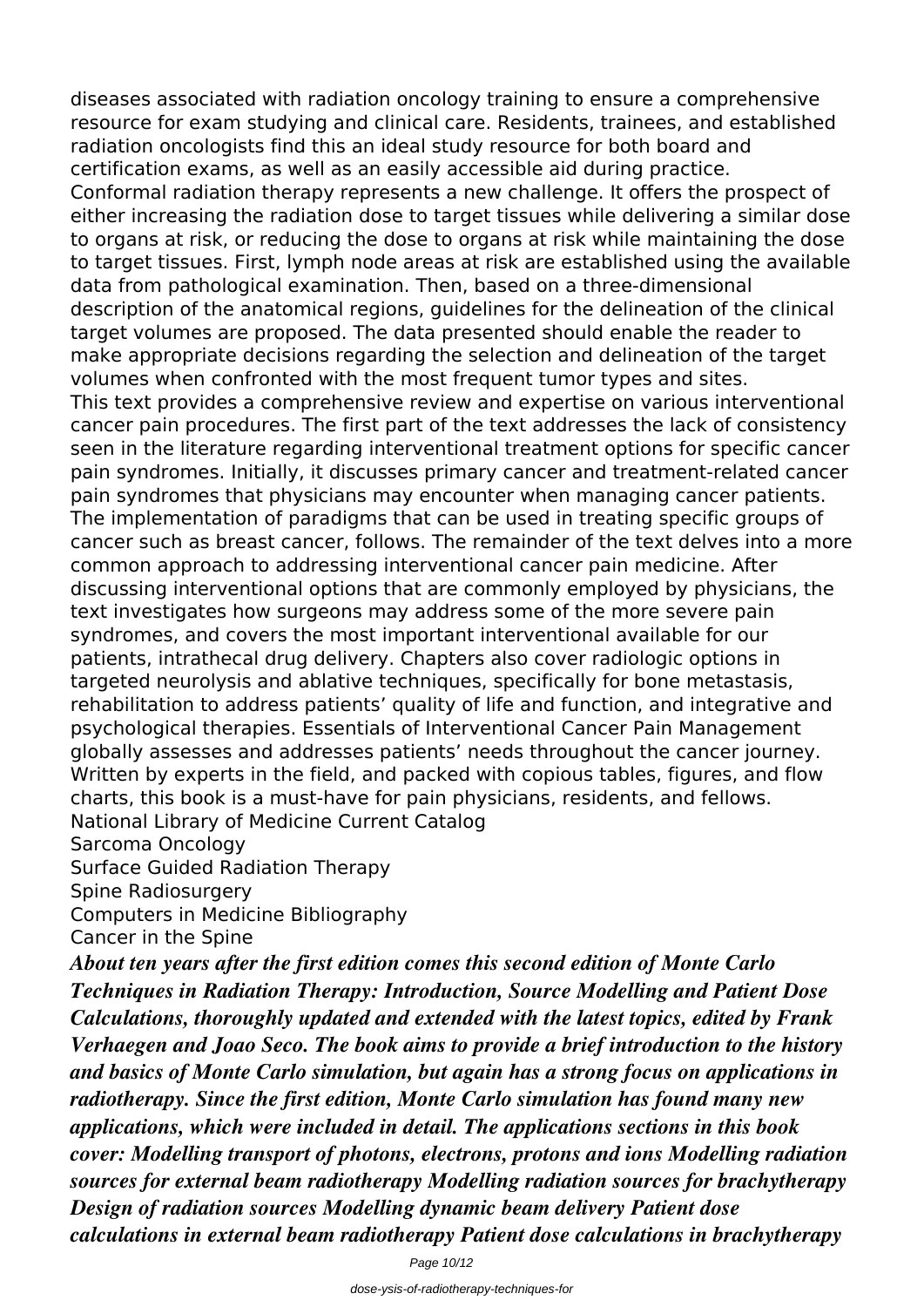*Use of Artificial Intelligence in Monte Carlo simulations This book is intended for both students or professionals, both novice and experienced, in medical radiotherapy physics. The book combines overviews of development, methods and references to facilitate Monte Carlo studies.*

*This second edition has been updated in a user-friendly layout that makes its comprehensive information extremely accessible. The handbook, written for all physicians who treat cancer patients, provides a survey of current therapeutic concepts of solid tumors and hematologic malignancies in internal oncology. Each individual chapter of this shortened new edition is structured in the same way and features a brief outline or tabular summary of the main aspects of epidemiology, pathology, staging, and diagnosis. The main focus is on the therapeutic strategy, i.e., an interdisciplinary approach to systemic drug therapy. Surgical and radiological concepts of treatment are also covered, as are supportive care, pain relief methods and ethical problems. This title is a must for clinicians and practitioners as well as interns, residents and postgraduate students.*

*In print since 1972, this seventh edition of Radiobiology for the Radiologist is the most extensively revised to date. It consists of two sections, one for those studying or practicing diagnostic radiolo, nuclear medicine and radiation oncology; the other for those engaged in the study or clinical practice of radiation oncology--a new chapter, on radiologic terrorism, is specifically for those in the radiation sciences who would manage exposed individuals in the event of a terrorist event. The 17 chapters in Section I represent a general introduction to radiation biology and a complete, self-contained course especially for residents in diagnostic radiology and nuclear medicine that follows the Syllabus in Radiation Biology of the RSNA. The 11 chapters in Section II address more in-depth topics in radiation oncology, such as cancer biology, retreatment after radiotherapy, chemotherapeutic agents and hyperthermia. Now in full color, this lavishly illustrated new edition is replete with tables and figures that underscore essential concepts. Each chapter concludes with a "summary of pertinent conclusions" to facilitate quick review and help readers retain important information. Management of Benign and Malignant Breast Disease, An Issue of Obstetrics and Gynecology Clinics , E-Book A Clinical Guide to Cancer Treatment Oncology*

*Current Catalog*

*Cancer Therapy Abstracts*

*cumulative listing*

*This book deals in detail with all aspects of the best practice in modern radiotherapy for Hodgkin lymphoma. It provides the background and rationale for the inclusion of radiotherapy in today's combined-modality approach, including special clinical situations such as Hodgkin lymphoma in children, in the pregnant patient, and in the elderly. Radiotherapy planning using state-of-the-art imaging, target definition, planning software, and treatment equipment is expounded in detail. Acute and long-term side effects of radiotherapy are analyzed, and the*